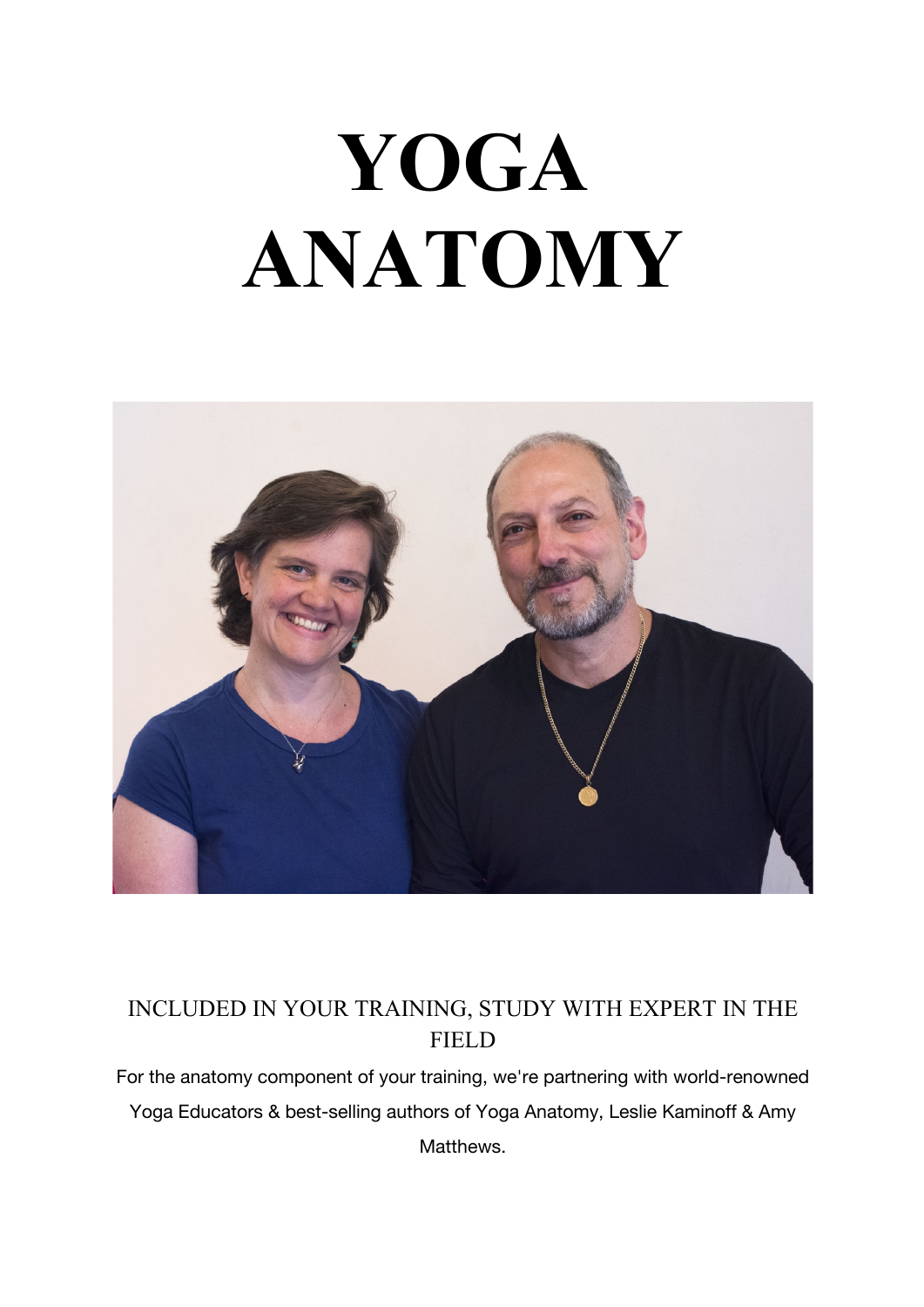Using what they've learned in their combined 50-years of experience training yoga teachers, they've created a unique online + in-person course that's exclusively available through Teacher Training programs: **YogaAnatomy.net Fundamentals.**

This is not your average anatomy training. Don't expect hours of "which bone is which" that make you feel like you're back in high school science classes... Leslie & Amy spend time on the things that matter most to a yoga teacher and skip the memorization.

They'll help you establish a broad base of knowledge by sharing examples, analogies, stories, and guiding you through physical experiments that make the material helpful and applicable to teaching yoga to students.

Leslie & Amy will also share their own favorite teaching strategies like...

\* How to make poses accessible for any student

- \* What to do when students have an injury and still want to practice
	- \* Simple cues that help every student find success on the mat.

Leslie and Amy's unique blend of humor and expertise make them the absolute best team to guide you through this phase of your journey.

## **HOW DOES IT WORK?**

You'll join Amy & Leslie at home via your computer for 20-hours of guided lesson content, reflection, personal exploration, and teaching preparation.

They'll lead you through movement experiments that will help you apply anatomy ideas to your own practice, and give you tools you'll be able to access as a teacher.

You'll have time to soak up the material and try it out it in your own asana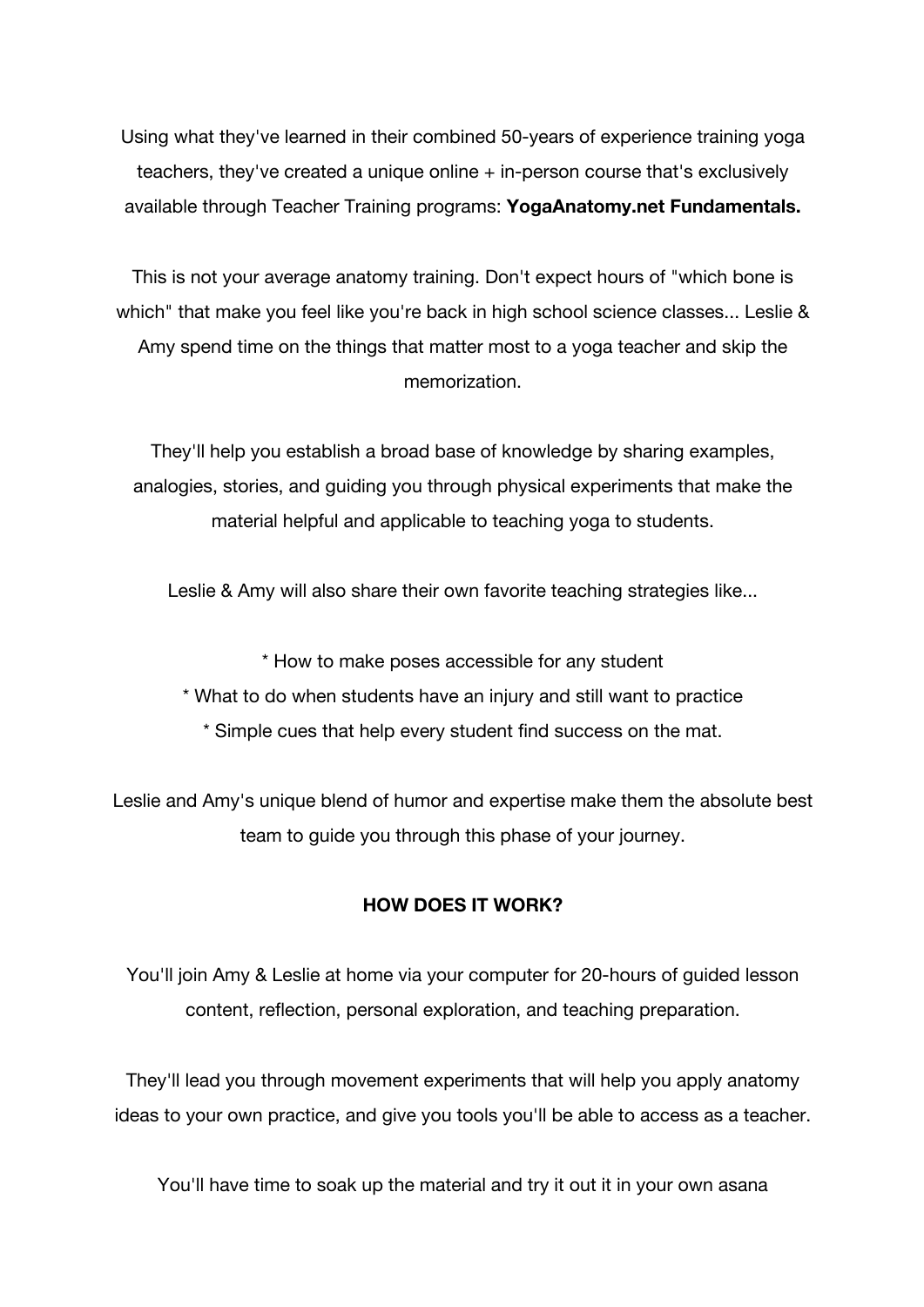practice.This means that each time we come together as a group, you'll already have a strong foundation in that unit's content and we'll be able to dive even deeper into the material, rather than spend valuable group time on basic concepts and memorization.

Our group time will be spent in hands-on application.

We'll break into discussion groups, share movement exercises, and observe exactly how this information interweaves with our tradition.

By the time we're finished, you'll have a broad understanding of the anatomical concepts that are most important to a yoga teacher so you can begin teaching with confidence.

## WANT A CLOSER LOOK AT THE CURRICULUM?

Here's a preview: "Foundational Units"

Unit 1 - Building Blocks: Sthira & Sukha / Connective Tissue / Bones / Muscles

Unit 2 - Breath: Prana & Apana / Diaphragm / Ujjayi / Bhandas

Unit 3 - Muscle Physiology: Strength / Flexibility / Movement / Joints

Unit 4 - The Spine: Curves / Disks / Backpain

Unit 5 - The Lower Limbs: Foot / Knee / Hips / Pelvis / Walking / Alignment in Standing Postures

Unit 6 - The Upper Limbs: Hands & Wrists / Forearm / Elbow / Shoulder / Alignment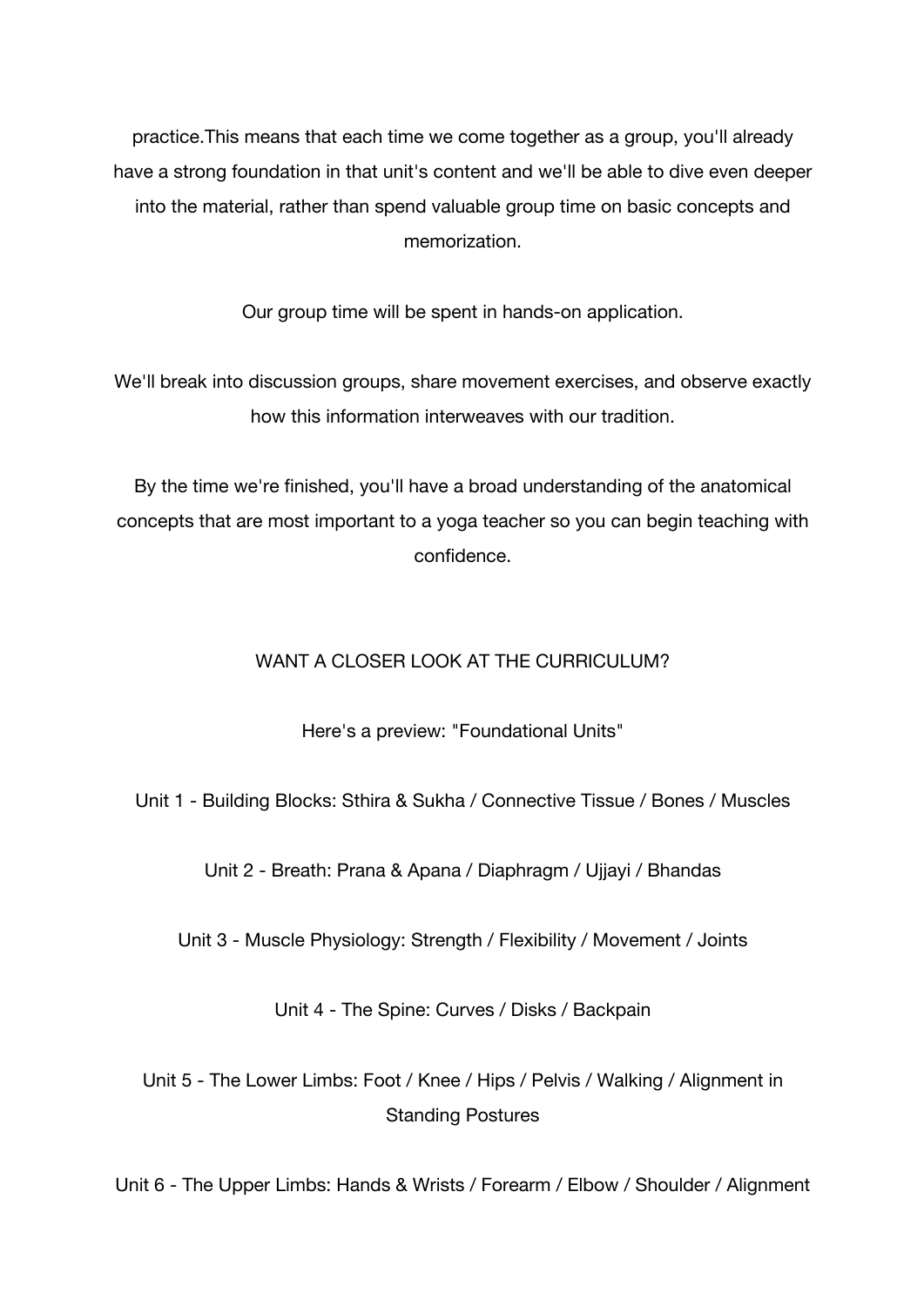in Inversions "Application Units: Anatomy in Asana"

- Unit 7 Anatomy in Asana and Asana Philosophy: Introduction to working with Asana / "Benefits" of a Pose / Asana Analysis / Begin Standing Poses
- Unit 8 Anatomy in Asana and Pain & Sensation: A Body-Mind Perspective on how to work with pain / Complete Standing Postures / Begin Seated Postures

Unit 9 – Anatomy in Asana and Vinyasa: Breath + Movement / Continue Seated Postures / Move to other Floor Postures

Unit 10 – Anatomy in Asana and Arm Supports: Arm Support Poses / Final Words of Advice for a budding teacher from Amy & Leslie

Included, you'll have access to the YogaAnatomy.net Asana Library (a collection of 20 poses, each examined in 3 ways):

\* Breath-Centered Approach: with Leslie

\* Joint & Muscle Actions: with Amy

\* Pose-Specific Workshops: each workshop is different, and includes themes like examining how different traditions might approach each pose; talking students through strategies for different body types, etc.

Here's a list of the poses in the library. You'll be able to take the concepts we explore here and apply them to any pose in any tradition:

- 1. Tadasana / Mountain Pose
- 2. Virabhadrasana I / Warrior 1
- 3. Virabhadrasana II / Warrior 2